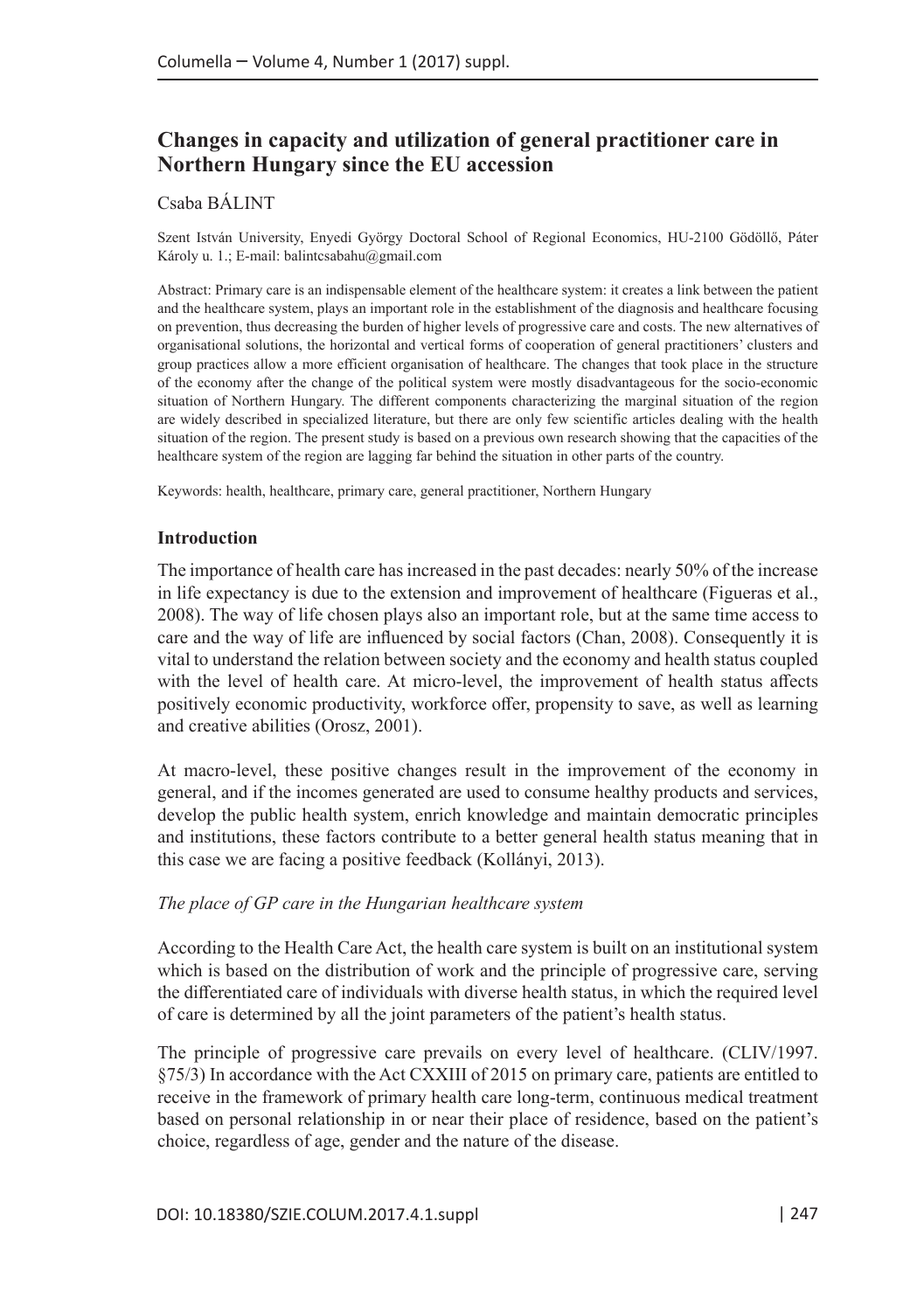The main areas of primary care defined by law are the following:

- general practitioner (GP), paediatrician
- district nurse care
- - school health care
- home nursing and home hospice care related to primary care
- - occupational healthcare

Territorial healthcare is the obligation of the maintaining institution or the owner of healthcare services, or the healthcare providers, to provide health services for persons who are eligible for healthcare financed by compulsory health insurance, in areas of care determined in specialized healthcare, using contracted capacities. (CXXXII/2006. § 1/1/n) Regarding the mandatory health care tasks, the Act on Local Governments stipulates that municipal governments have to provide primary health care, while specialized healthcare exceeding primary care has to be provided by county and capital governments. (CLXXXIX/2011. § 13/4)

According to paragraph 8 (1) of the Act on primary healthcare, "*the general practitioner provides personal and continuous care aimed at the preservation of health, prevention, early diagnosis and treatment of diseases, as well as the promotion of health."* Pursuant to paragraph  $8(2)$ , the family paediatrician provides the care defined in paragraph  $8(1)$ for persons under the age of 19. Paediatric care can also be provided – upon choice – by the general practitioner for persons aged 14-19. The GP is authorized by law to manage health data and performs other medical expert activities which are not financed by social insurance, i.e. releasing medical report, medical opinion for driving license, firearm ownership, etc. According to the law – in addition to territorial limitations – the free choice of GP is the fundamental right of every citizen. (4/2000. EüM regulation)

#### *Motives leading to the selection of the study area*

In my former research I carried out the territorial comparative analysis of particular elements of the healthcare system in the 19 NUTS 3 counties plus the capital of Hungary using the method of cluster analysis. I applied twenty indicators describing the personal, infrastructural and accessibility characteristics of the health services, representing the individual segments of care. The source of indicators was the Regional Healthcare Database (REA) inside the Online Hungarian Healthcare Database (IMEA) of the National Healthcare Service Center (ÁEEK). Based on the assumption that all segments of health care – represented by the variables – were equally important, and that the supply of certain services in a given area nowhere exceeded the optimum value: I considered the higher values of the indicators as ideal. The counties of Northern Hungary, Borsod-Abaúj-Zemplén (hereinafter referred to as Borsod), Heves, Nógrád were included into the first cluster (together with Somogy and Zala counties). For each variable, the Northern Hungarian counties of the first cluster were ranked at the last or penultimate place, comparing their average values with the elements of the other clusters (Bálint, 2016).

## *Changes in the capacities and utilization of the GP and paediatrician care in Northern Hungary*

According to the data of the Hungarian Central Statistical Office, in 2015 the number of adult and child care GPs together was 732 in Northern Hungary, out of which 423 persons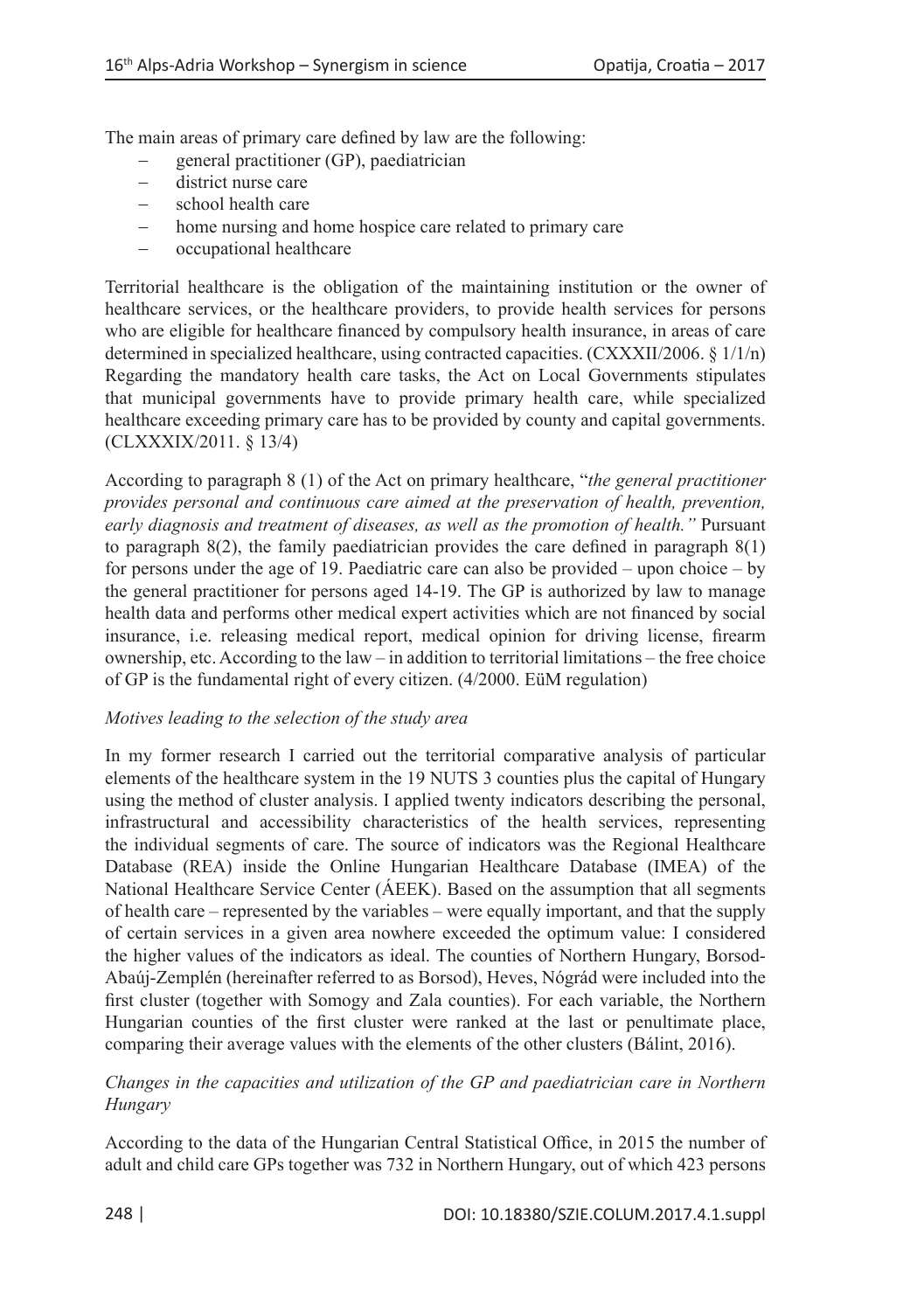practiced in Borsod county, 188 in Heves county and 121 in Nógrád county. In Borsod, between 2005 and 2014, a continuous decrease of 8.4% occurred, and the value of the indicator measured for 2014 stagnated in 2015. In Heves county, the decrease of 7.6% in the period from 2008 to 2013 was followed by a slight increase of 3.3% by 2015. Between 2004 and 2015, an overall decrease of 9% could be observed, accompanied by fluctuations. For the years 2004-2015, the average number of inhabitants per general practitioner was 1555 in Borsod, 1635 in Heves and 1621 in Nógrád, so – based on this specific indicator – the workload of general practitioners was the highest in Heves county, however, later I will refine this finding by analysing statistical data on consultations and visits.

In the Regional Healthcare Database of the National Healthcare Service Center, the latest data on general practitioners providing adult, paediatric and mixed care are available for the year 2014. In the three counties examined, the absolute number of all the three categories of family care shows a slight decline, basically stagnation since the year of accession to the EU. The tendency is just the opposite for the values projected to the population (due to the continuous decrease of the population observed in all three counties, especially in the 0-14 and 15-64 age groups). The increase in the number of adult general practitioner services per 100 thousand inhabitants aged 20 or older is hardly perceptible, while an average of 5.7% growth in the number of paediatrician services per 100 thousand inhabitants aged 19 or younger was more spectacular between 2004 and 2014. For both indicators, Borsod county produced the highest values, followed respectively by Nógrád county, and Heves county. The number of general practitioner services per 100 thousand inhabitants providing mixed care has been slowly growing (near stagnating) since 2008. Nógrád county, which had produced the best values until 2007, lowered over the years to the level of Heves county, while Borsod county is lagging behind in the specific number of mixed GP services for the entire time series. Within the general practitioner services, the proportion of practices accepting to deliver territorial care in the area showed an average of 98.2% for the period 2004-2014.



*Figure 1. Number of general practitioners per 100 000 inhabitants in the LAU1 districts of the Northern Hungarian Region Source: own edition based on HCSO (2016)*

According to the stipulations of the government decree 313/2011. (XII. 23.), a general practitioner's district having the obligation to provide healthcare in the area is considered as a permanently vacant district if the services are provided by replacement for a period exceeding six months, except if this is due to work impediment of the GP in charge of the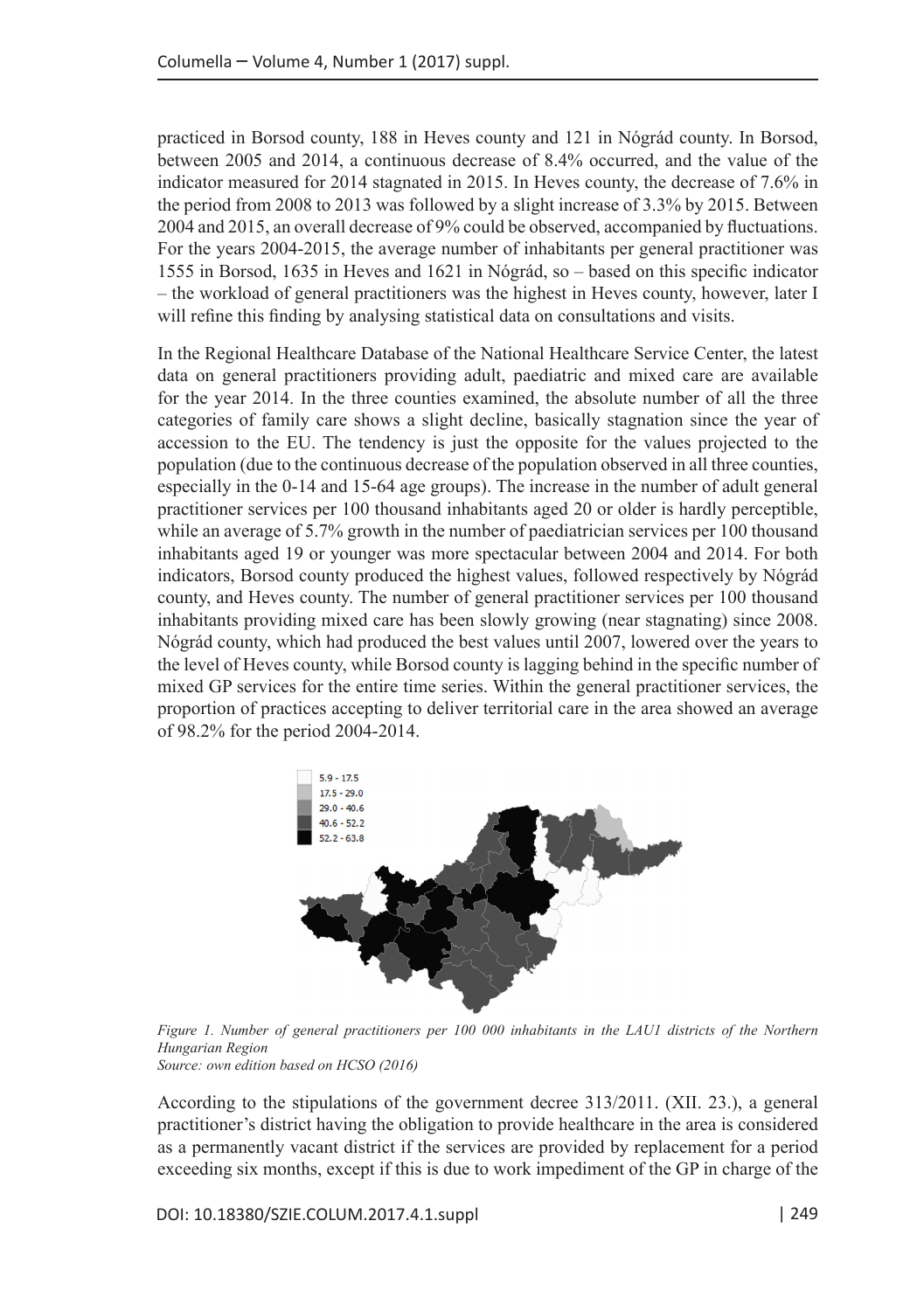district, or if – with the exception of replacement – local government is not able to provide health care for a period of six months at least with a person entitled to perform medical activity. Table 1 contains the most important information concerning permanently vacant general practitioner's services by district. We can see that most of these districts belong to the category of mixed services, especially in Borsod-Abaúj-Zemplén county where the length of the vacancy is also the highest.

*Table 1. Number of permanently vacant general practitioner's services by district categories in the Northern Hungarian counties*

|                      | Adult physician | Paediatrician | Mixed | Average length<br>of vacancy<br>(years) |
|----------------------|-----------------|---------------|-------|-----------------------------------------|
| Borsod-Abaúj-Zemplén |                 |               | 33    | 5.71                                    |
| Heves                |                 |               |       | 3.38                                    |
| Nógrád               | $\sim$          |               |       | 4.71                                    |

*Source: own edition based on ÁNTSZ (2017)*

At present, in 38.2% of the 68 vacant primary care districts (26 districts) adult, paediatric or mixed GPs have been missing for 1 or 2 years, and in 39.6% of the vacant areas the period of the vacancy exceeds 5 years. In areas with the longest vacancy – according the data of 1 January 2017 – general practitioners have been missing for 12 years in one or the other type of care, these areas (9 in total) represent 13.2% of the vacant districts in the Northern Hungarian region. The high number of persistently vacant districts raises the problem of work replacement. In my opinion, in the deficit areas the workload of general practitioners covering larger and larger districts should not rise above a certain level, since it reduces in every district the time and resources that can be spent on each patient. The analysis of statistical data on consultation and visits can give a picture of the utilization and burdens of the general practitioner capacities, though, the data in the REA are only available until 2012.

The change in the number of patients who attended consultations or were visited by the general practitioner can be divided into four phases in the period between 2004 and 2012. Between 2004-2006 this indicator increased by around 6% in all counties of Northern Hungary, while from 2006 to 2007, a sudden decrease occurred: 22.3% in Borsod, 18% in Heves and 19.4% in Nógrád. Between 2007 and 2009 the growth was 11.8% in Borsod, 8.8% in Heves and 9.82% in Nógrád. The period between 2009 and 2012 was characterized by a minimal decline, practically stagnation. The decline, which can generally be observed in 2007 in the utilization of GP care was the consequence of the introduction from 15 February 2007 of the so-called 'visiting fee' (contribution or co-payment to be paid uniformly by the patients above health insurance for each consultation in the framework of GP care, dental and out-patient specialized care), while the increase in the subsequent period was the result of the referendum of 9 March 2008 (which obliged the Parliament to restore the previous full scope insurance by 1 January 2009).

Concerning the number of patients attending paediatric care, the infinitesimal growth of the 2004-2006 period in Borsod was followed by a decrease of 8.2% between 2006 and 2008. After the temporary upturn of 4.1% in 2008-2009, the decline continued until 2012 by 11.5%. In Heves, the value of the indicator increased almost exactly to the same extent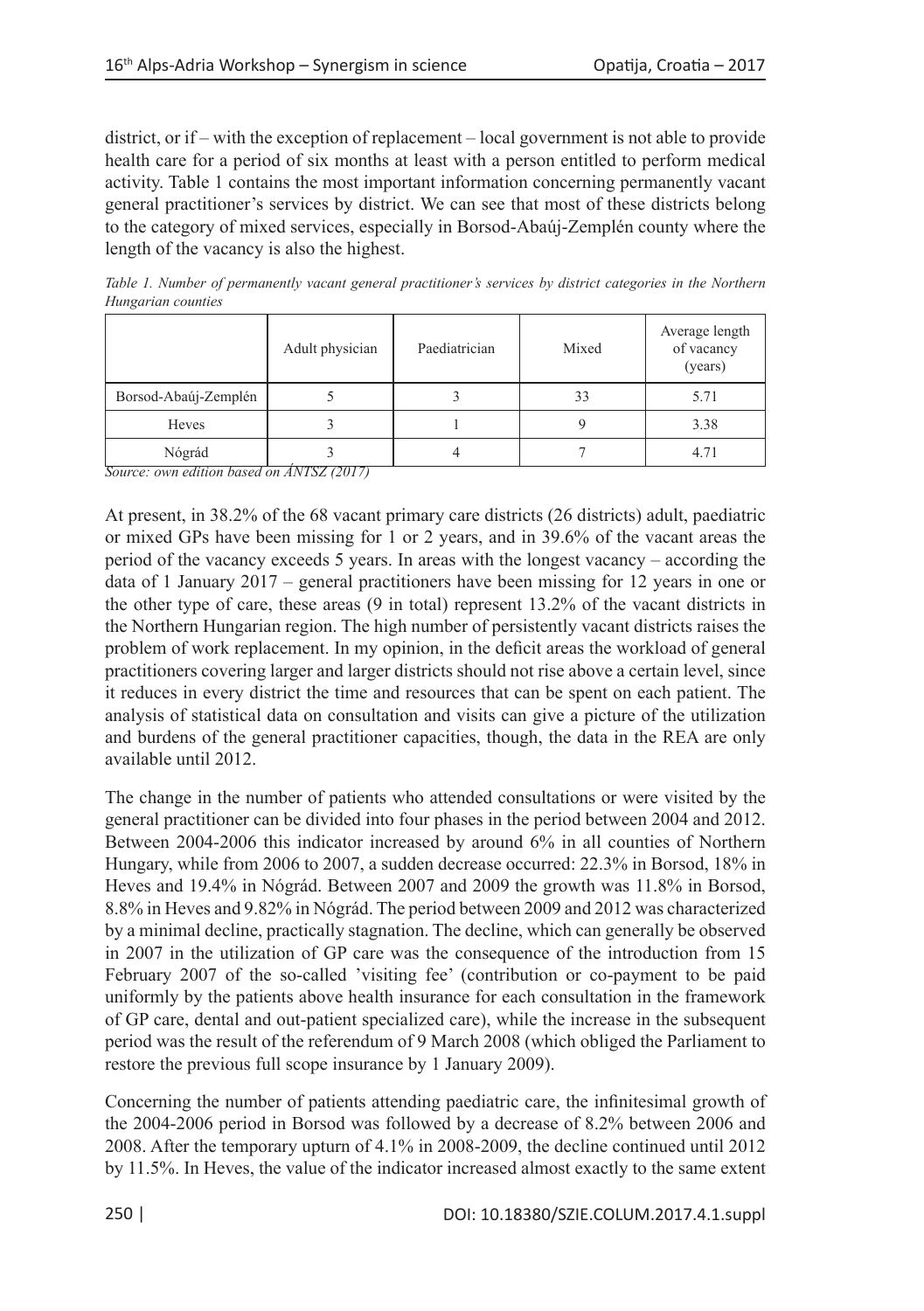(by 3.3%) as it decreased in the previous period between 2004-2008, but the major change happened between 2009 and 2012 with a decrease of 13.6%. Very similar processes took place in Nógrád: the studied indicator decreased by 3.5% between 2004 and 2006, rose by 3.9% from 2006 to 2009, then lowered by 13.6% in the period 2009-2012.

In addition to the absolute indicators, the utilization of the GP services can be further described with the help of specific indicators. For the complete time series, the number of patients attending GP care and patients visited per 1000 inhabitants is the highest in Heves (7004.4 persons on average in the 2004-2012 period), it is slightly lower in Borsod and Nógrád (on average 6482.7 and 6273.9 persons). The periodic tendencies of growth and decline are all along the same in all three counties, and the impact of visiting fee appears of course in the 2007 values of the indicator projected to the population number (and the effect of the referendum for the 2008-2009 values appears as well).

The number of children attending consultation or being visited in the framework of paediatric care is the highest in Borsod for the whole time series (on average 4795.9 for the period), while Heves and Nógrád 'rotate' their position every 2-3 years with smaller or larger fluctuations (with an average of 4503.9 and 4532.4 persons). Since patients under the age of 18 were not concerned by the introduction of the visiting fee, its effect did not prevail at all in the specific number of consultations and visits in Nógrád, and only to a lesser extent in Heves, however in Borsod, the decrease took place similarly to the adult GP care. In Borsod county the sensitivity of the parents towards visiting fee appeared in relation to paediatric consultations as well.

Between 2004 and 2012, the average number of GP consultations or patients visited per general practitioner – similarly to the values projected on the number of inhabitants – was the highest in Heves (14337.7), 12985.5 in Borsod and 12712 in Nógrád. The indicator shows a relatively strong fluctuation and can be divided into three distinctive phases. After the increase of the 2004-2006 period (Borsod: 7.4%; Heves: 6.9%; Nógrád: 8.9%), the strong decrease from 2006 to 2007 (Borsod: 21.7%; Heves: 17.3%; Nógrád: 16.7%) was followed by a similarly noticeable growth between 2007 and 2012 (Borsod: 23.1%; Heves: 14.6%; Nógrád: 13.5%). In all three counties, the last phase can be divided into two parts: the 2007-2009 period is characterized by a sharp increase (around 20% in Borsod and Nógrád, 11.3% in Heves), while in the 2009-2012 period a moderate growth can be registered in Borsod (2.4%) and Heves (2.9%), and a drop of 5.5% in Nógrád.

In the period examined the average number of paediatric consultations and patients visited per paediatrician was the highest in Nógrád with 8425.4 persons, while this periodic average was 8161.9 in Heves, 8050 in Borsod. The value of the indicator showed a very strong volatility during the period between 2004 and 2012. Compared to the year 2006 – which was the peak – a decrease of 7.2 and 18 percent could be registered respectively in Borsod and Heves counties by 2012. After the outstanding values of the year 2009, there was a 13.6% drop in Nógrád until 2012.

## **Conclusions**

Similar processes have taken place in the counties of the region in the period following EU accession. The number of general practitioners' services has decreased in general in adult and child care, but has increased in relation to the number of inhabitants due to